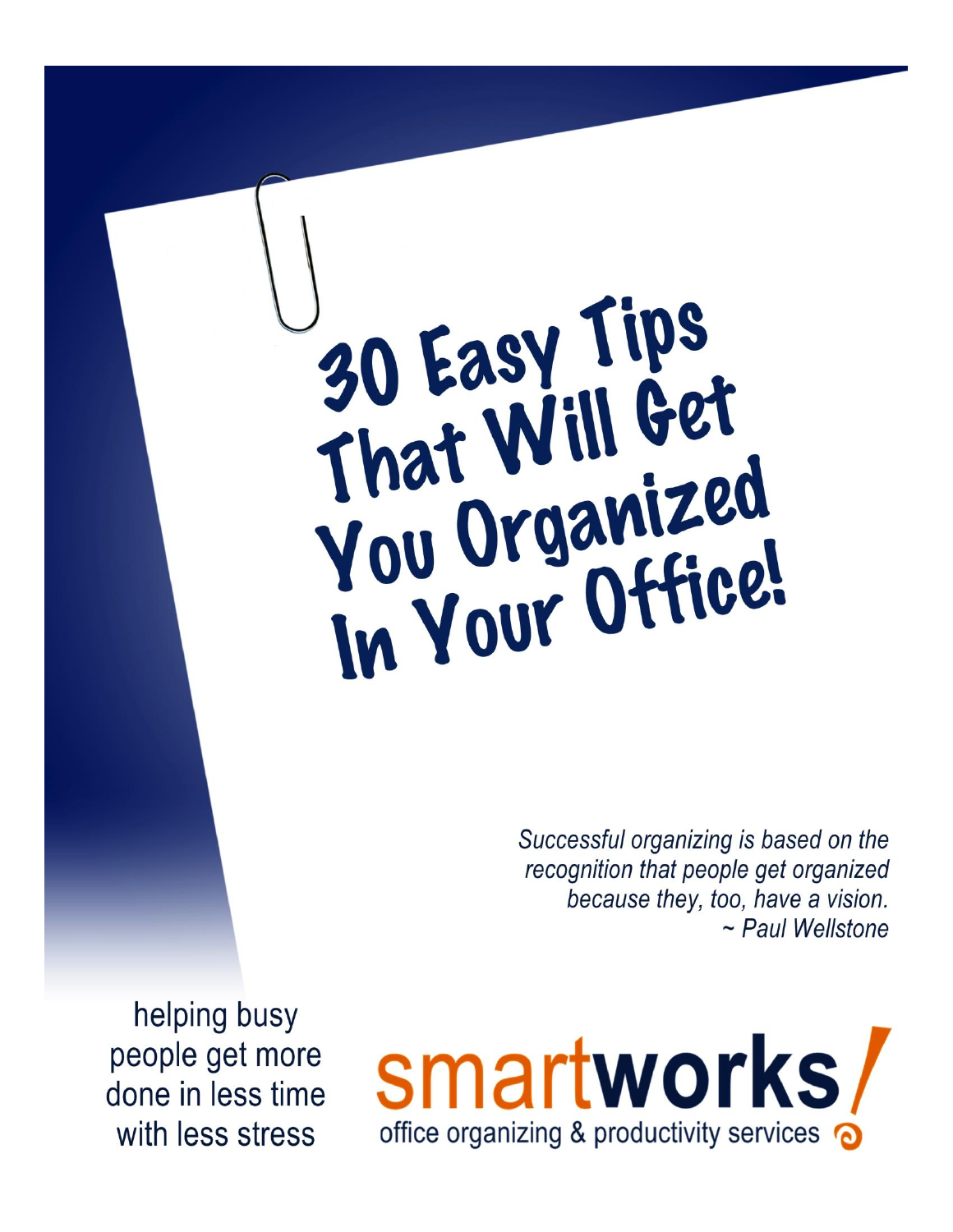# **General Organizing Tips For The Office**

## 1. **Create a 'home' for everything**

If you don't know where something belongs, how do you know where to put it? Then if you need that particular item, how do you know where to find it? And if you don't have enough room for homes for all your stuff … you have too much stuff

## 2. **Store similar items together**

Categorization is very important when you are getting organized. Keep all bill paying supplies in one place. Gather all of your general office supplies in one designated area. Keep extra file folders, hanging files and file labels together. When you need to work on something, everything should be easily accessible.

## 3. **Use one calendar**

The biggest mistake people make when using calendars is keeping more than one. Keeping business, personal and family activities on one calendar will eliminate missed appointments and scheduling conflicts.

## 4. **Determine your goals**

Before you start anything, determine its goal. If you don't know where you are going, how will you ever get there?

## 5. **Put things away each day**

It really only takes a few seconds to put things back where they belong. If you cannot put items back immediately, make a pile of stuff to put away before you leave the office for the evening.

## 6. **Decide now**

Most office clutter is simply a result of deferring a decision. Decide where it belongs and put it there immediately. This will only take you a few seconds longer, and will eliminate large piles of deferred decisions to deal with down the road.

## 7. **Have the proper tools on hand**

It is too difficult to do a job right when the tools are not on hand, or if you are improperly equipped. Determine the supplies you require and purchase them. Need scissors? Get yourself a pair. Keep a pad of paper and a good supply of pens by your phone. Do you create files regularly? Keep a good supply in your drawer.

## 8. **Create an effective work area**

Create a pleasant, well-equipped work area. Whether it is a nook with a small desk or a large office, your work area must be conducive to performing your daily work. It should contain all necessary supplies and equipment within arms reach or in easily accessible areas.

## 9. **Clear your workspace**

Clear it of everything but the project you are working on to cut down on distractions. If you have several projects at one time, create folders for each one and only open the one you are currently focusing on. At the end of each project or event, organize your paperwork and file it or store it. You will work better when you have only one thing capturing your attention.

## 10. **Be ruthless**

Purge your desk, desk drawers, shelves, credenzas and files of all the outdated and unconscious "they're-there-because-younever-know-when-you-may-need-them" stuff. If you have not used an item in the last year you are not likely to need it again. Do you really want a clutter free, streamlined office or not?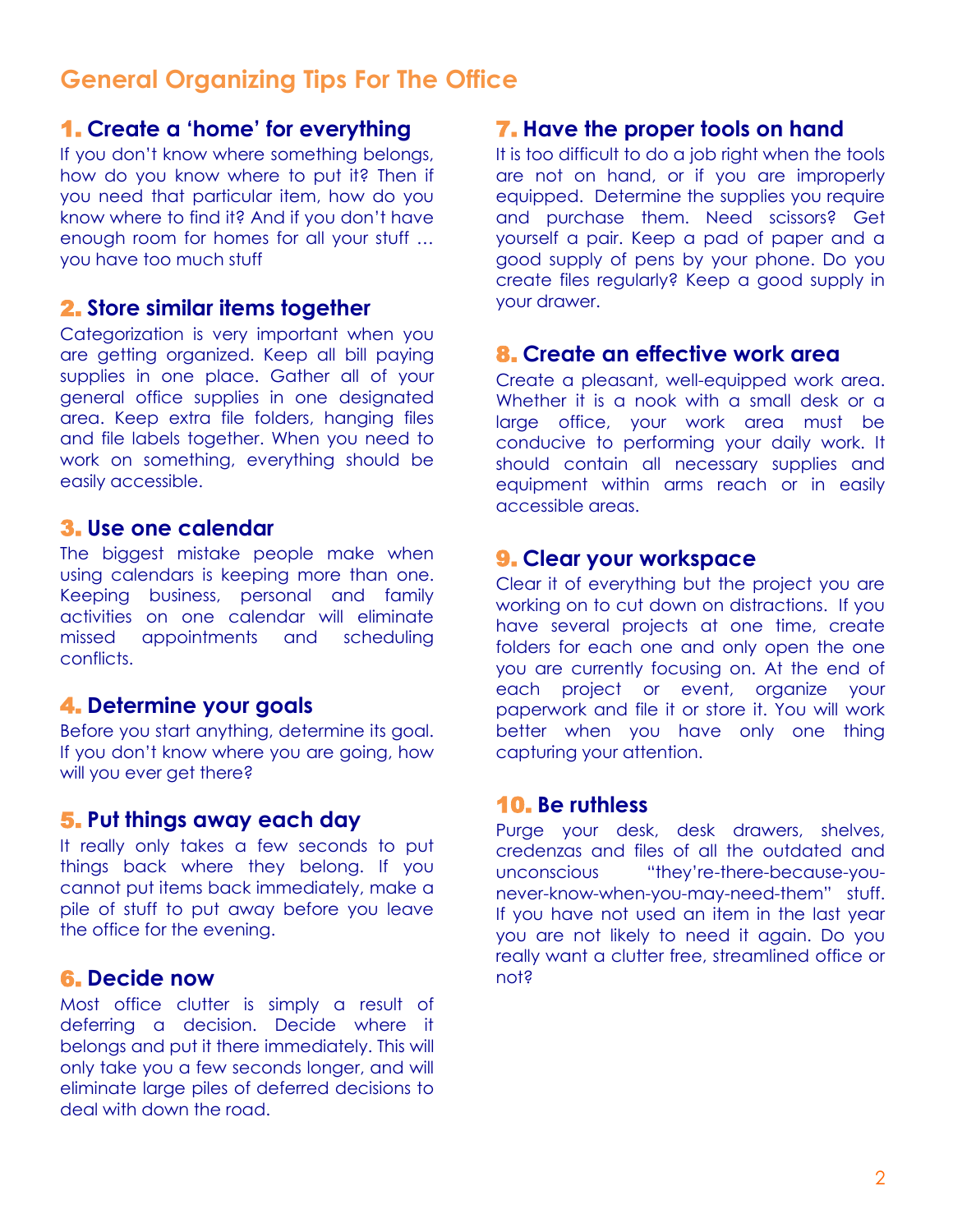## **Ending The Paper Nightmare**

## 11. **Question every piece of paper**

Paper creates one of the biggest time and storage space challenges today. When dealing with paperwork you should always ask yourself these three questions: "Will I really do anything with it?" "When will I do it?" and "Where will I keep it?" Do something with paper only if it helps achieve your goals.

#### 12. **Centralize your notes**

Keep all of your notes to yourself in a single place, whether in a notebook, a paper organizer, or on your computer. My favorite tool is a spiral notebook that I keep by my phone. It's handy for all notes, messages and miscellaneous information.

#### 13. **Organize your action files**

These files should be kept on top of your desk (a stepped sorter is best for visual clarity), and make a file for each of the following categories: To Do, To Read, To File, Today. Here are a few other categories you can use as well: To Pay, To Answer, To Attend (as in go to - i.e. tickets you want to purchase for an upcoming event, or also to look into registering for a course). These are active files, so paper should always be attended to then moved out of these file folders.

### 14. **Don't overstuff filing cabinets**

There is nothing worse than having to file papers in a file cabinet that is overloaded. Leave enough room in the drawers so that you are not using all of your energy to get a piece of paper in or out. Keep this statistic in mind when filing: 80% of what we file is never even looked at again! Maybe it's time to purge the old files.

## 15. **Analyze the flow**

Look over your paperwork on a regular basis to see what can be eliminated, shortened, modified, combined or otherwise improved.

#### 16. **Determine paper's importance**

First, before you file anything, be sure it is truly necessary to keep. Remember the 80% rule about what we file. You only want to file papers that:

**a)** you need to keep for legal or financial reasons and

**b)** you are very likely to reference in the near future, and that you won't be able to easily access somewhere else.

#### 17. **The ART of paper management**

There are really only 3 things to do with a piece of paper:

Act on it – you need to do something with it.

Reference – you need to keep it. File it away.

Trash it – this particular step should not be taken lightly. A large percentage of the papers in your office (except for legal or tax related documents), especially the ones in boxes and piles that have not been looked at for months or even years, can probably be trashed.

## 18. **Open mail over the trashcan**

When you get your mail each day, quickly open it right over the wastebasket or your recycling bucket. Dump the junk mail immediately. You know what it looks like so don't even open it. Get rid of the offers and unnecessary inserts that come with your bills, then sort the rest of your mail into your Action Files, so that it does not have a chance to pile up.

#### 19. **File every day**

If you hate filing, I'm guessing that one of the primary reasons is because you are overwhelmed with your current filing situation. If you only had 1 or 2 pieces of paper to file, you likely wouldn't see the task as so daunting. Once your paperwork is organized and an effective filing system is in place, filing will become an easier task.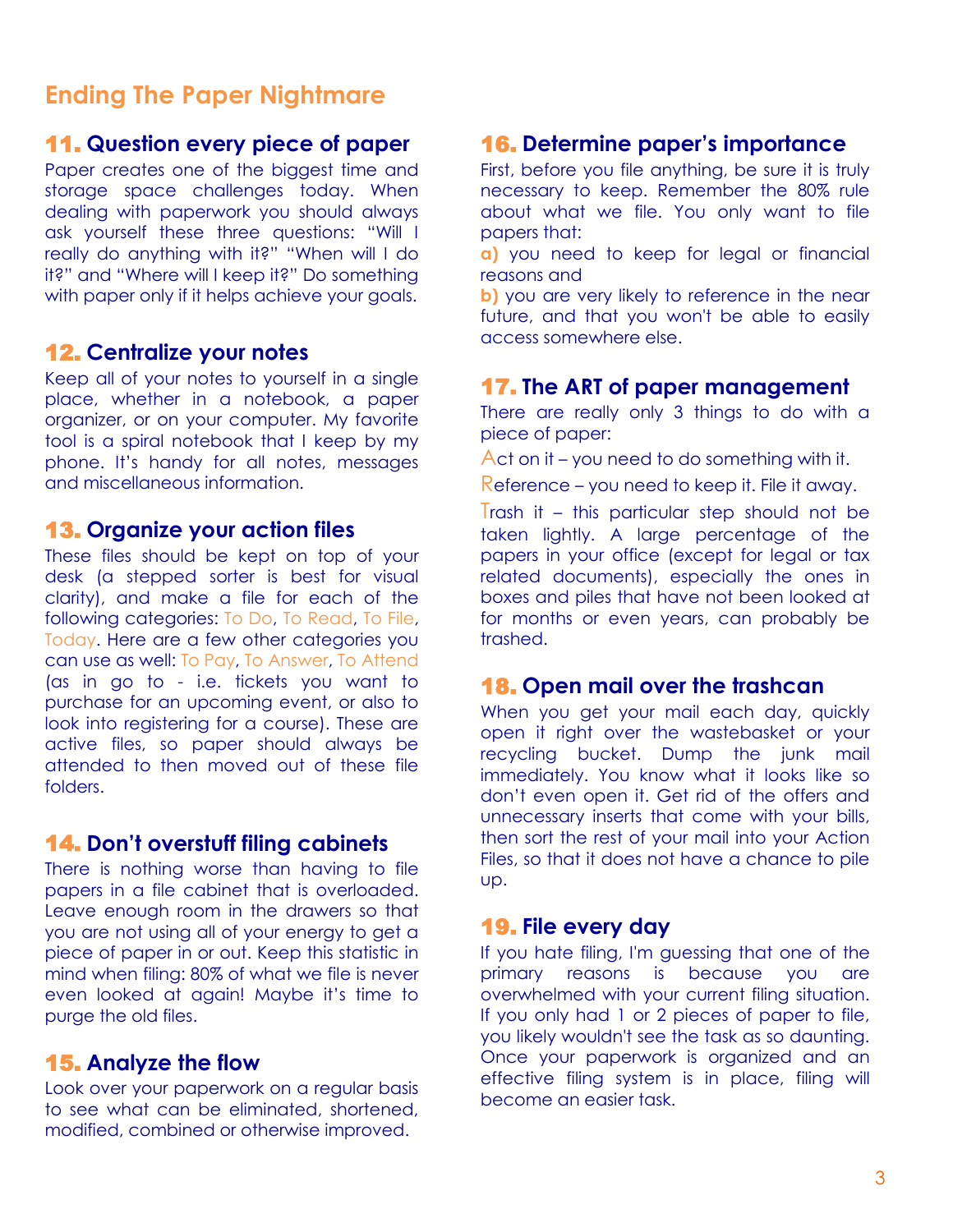#### 20. **Don't make extra copies**

Many people make extra copies of documents, just in case they are needed later. Very often, this results in an excess of copies that never get used. Don't make copies until you truly need them. And do not add to other people's paperwork nightmares by giving them copies of something they really don't need.

#### 21. **Don't print everything**

You would think because everyone has computers these days that the paper clutter has been reduced. One of the reasons for this excess paper is that people are printing things that do not need to be printed. Most emails can be responded to and deleted immediately. The rest can be temporarily stored in email folders until you no longer require them. Just beware of virtual clutter. The same rules for avoiding paper pile-ups also apply to the files on your computer. Otherwise you are bound to have a digital document nightmare to deal with.

## **Tips For Getting Stuff Done**

#### 24. **Schedule regular work sessions**

Prioritize tasks for each day and set aside time to complete them. Make an 'appointment' with yourself to do the tasks – and keep it. Resist the urge to allow less important stuff to get in the way of your important stuff. Learn to say "no" to unimportant tasks.

#### 25. **Work with your energy cycles**

Tackle your most difficult or important work during the time of day when you are at your best and you are most likely to complete it.

## 26. **Do it now**

If a task will take two minutes or less to complete … do it now! Don't waste time looking at it and then postponing it to later,

### 22. **Get real about your reading**

Many people keep magazines, newspapers, newsletters, and other reading material for reading 'someday.' Unfortunately, there is generally more papers in the 'To Read' pile than there is available time. Be realistic. Toss out old reading material. Get rid of outdated newspapers. Ditch magazines older than 6 months. Yes, I know there is probably a lot of valuable information in those piles but how will you ever find what you need when you need it?

#### 23. **Use a tickler file**

This is the best paper management system I have worked with yet. Use it to keep track of future work, follow-ups and tasks. This system is a perfect complement to your calendar. For example, if you have a meeting scheduled and you will need to remember to bring a particular document to it, mark 'TF' beside your meeting details to remind you where you put the paperwork. This is just one of the many ways a Tickler File can help control the paper beast. For information on how to set one up visit my website at www.smartworksinc.ca under the Tips tab.

### 27. **Use master lists & to-do lists**

Here is how you use them: A Master List is an inventory of all of your tasks and commitments. It can be any length and it should be easily accessible as you are always adding to it. A daily To Do List is made up of selected items from the Master List that must be done TODAY. When used properly, these effective tools give you a clear idea of what you need to accomplish. Don't overload your daily to do list, and only those items that are truly important or time sensitive should be put there. Remember, it is a 'daily' to do list.

#### *'Do it now' continued …*

just do it. You'll be amazed at how much better you'll feel when that niggly task is done.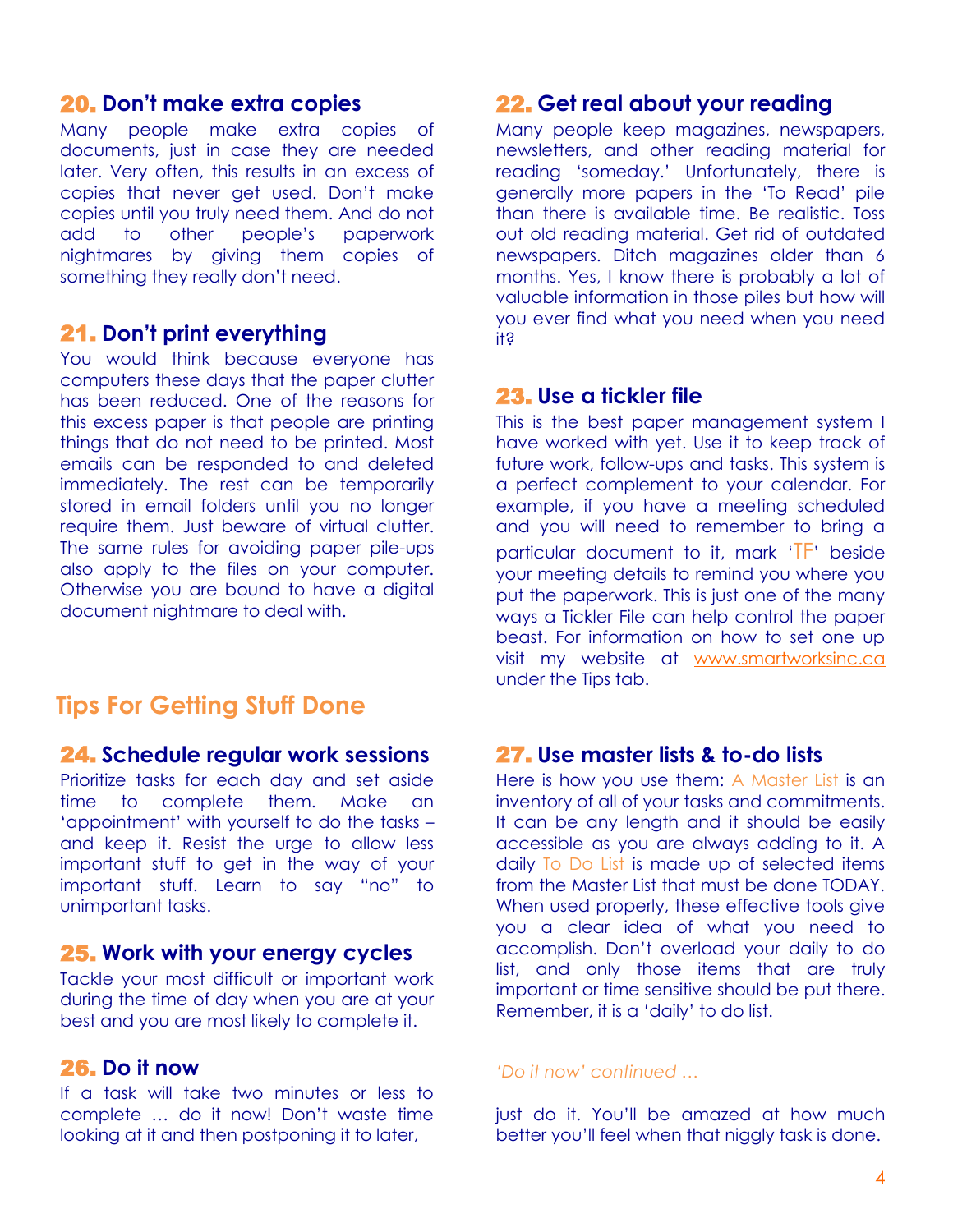# **Productivity Quick Tips**

## 28. **Take control of your time**

- Schedule more time for tasks than you think it will take.
- Delegate whenever possible.
- Be time-conscious rather than a perfectionist.
- Schedule time for the unexpected interruptions in your day.
- Keep telephone conversations brief; discuss the business up front.
- Say "no" more often. Have as much respect for your own time as you have for others'.
- Do not keep shuffling papers; handle only once whenever possible.
- Be in control of your own life; do not let others' lack of planning become your crisis.
- When leaving a message for someone to call you back, indicate a convenient time to call.
- Record the time you must "leave" the office when traveling to a distant meeting.
- If you are distracted by items being dropped into your in-basket, remove it from your desk.
- Schedule specific amounts of time to review and dispense with your email.
- Recognize you cannot do everything. Work on the 20% that produces 80% of your results.

## 29. **End each day on a good note**

Save your easier tasks for the end of each day. You'll be able to complete them, and end each day with a positive and rewarding feeling.

### 30. **Seek to continuously improve**

Get and stay organized with the many products and tips available on the market today.

These handy organizing tips will get you back on track and in control of your workspace in no time at all. Don't overdo it though, just pick a few to start with and watch the results!

Being organized leaves your mind free for other things and allows plenty of time for all you want to do. So give these a try.

What have you got to lose?

Make it a productive day!!



Productivity Coaching & Organizing georgina@smartworksinc.ca 403.615.4349

www.smartworksinc.ca

30 Easy Tips That Will Get You Organized In Your Office© Smartworks! Enterprises Inc. All Rights Reserved